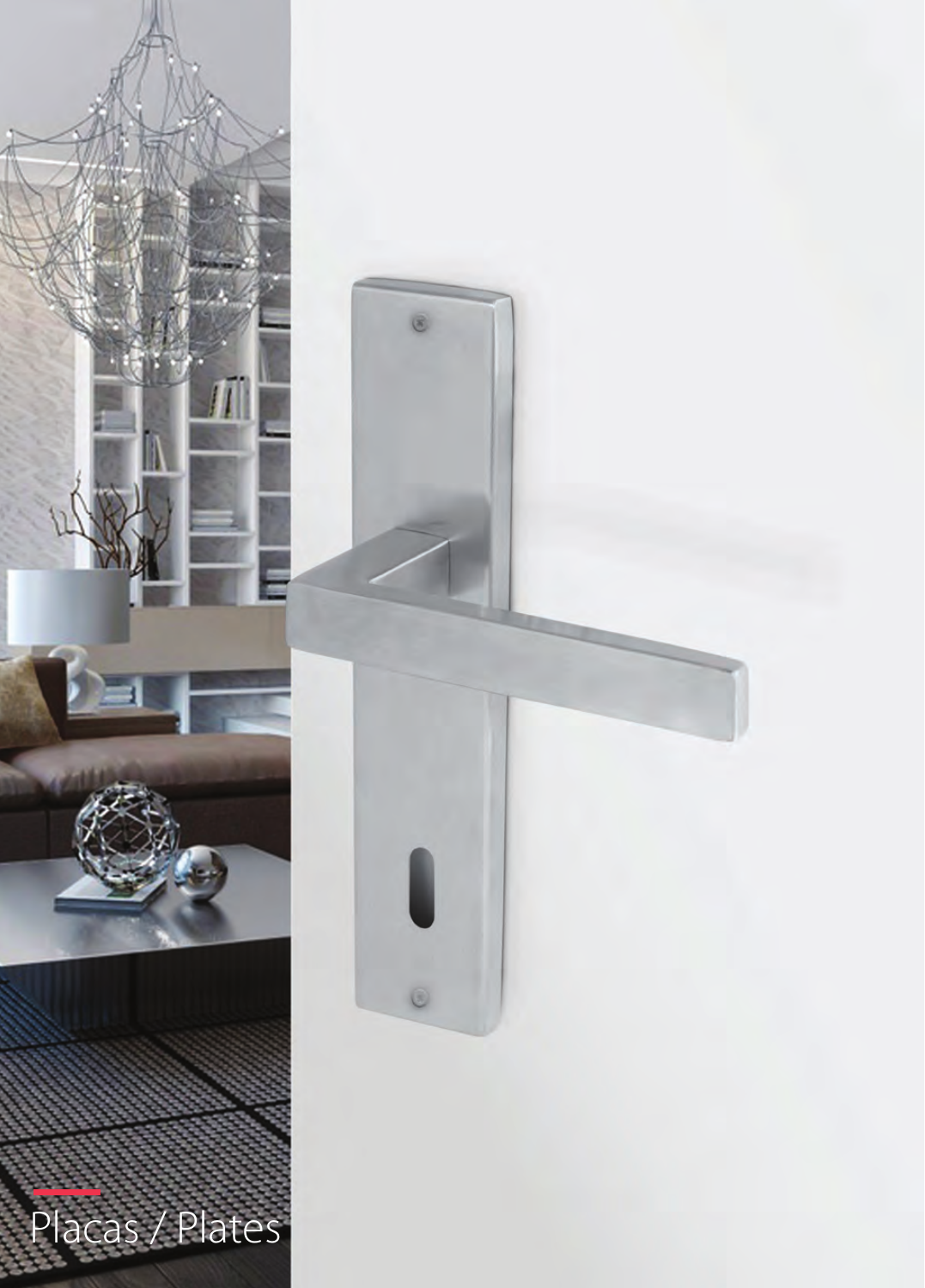### **Acessórios para Puxadores / Door Handles Accessories 223 Accessoires pour les Poignées / Accesorios para manillas**

Placas / Plates / Plaques / Plattes

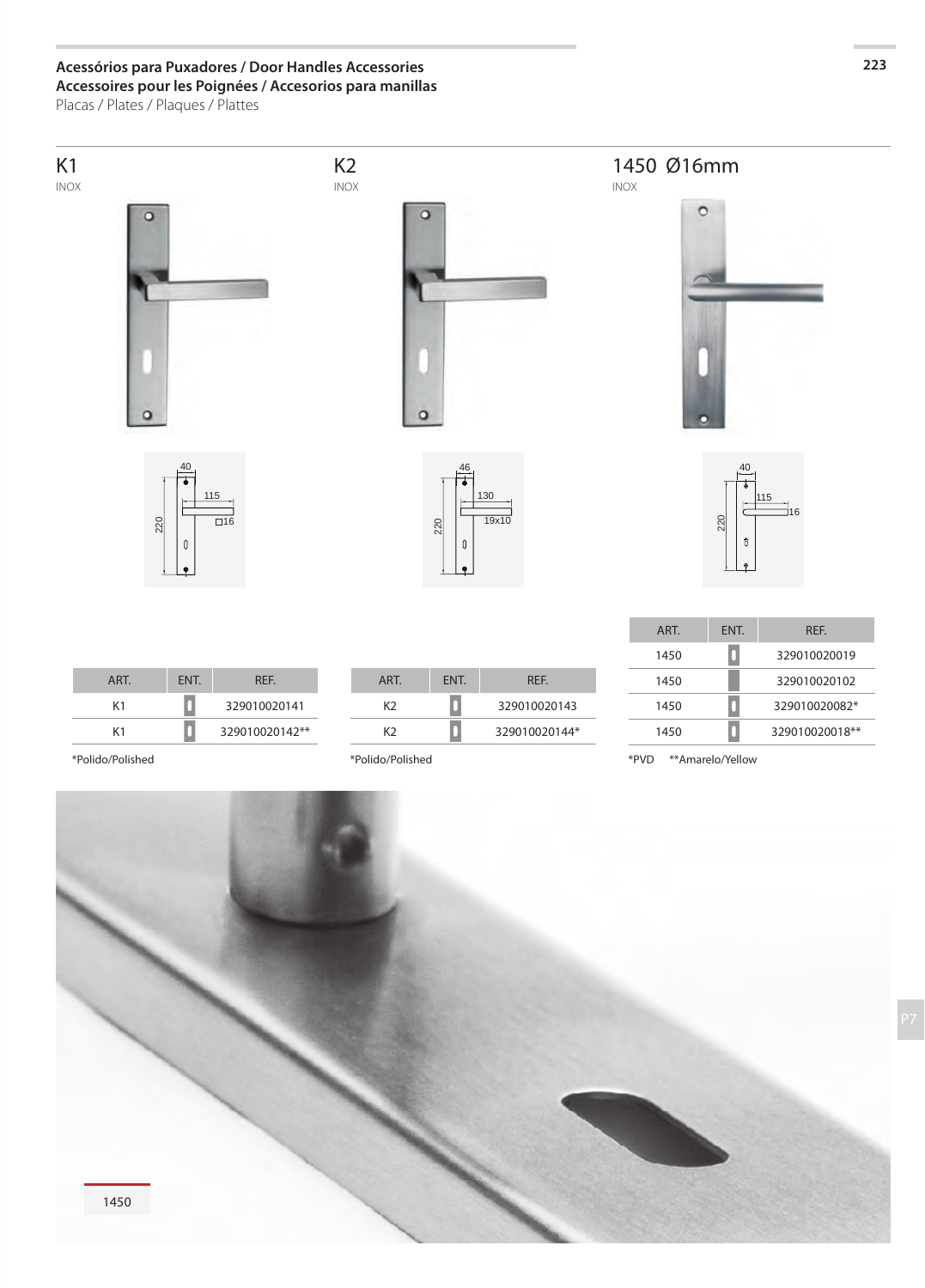



| <b>ART</b> | ENT. | REF.           |
|------------|------|----------------|
| 1504       |      | 329010020031   |
| 1504       |      | 329010020107   |
| 1504       |      | 329010020087*  |
| 1504       |      | 329010020067** |
|            |      |                |

| ART  | ENT. | <b>RFF</b>    |
|------|------|---------------|
| 1506 |      | 329010020032  |
| 1506 |      | 329010020088* |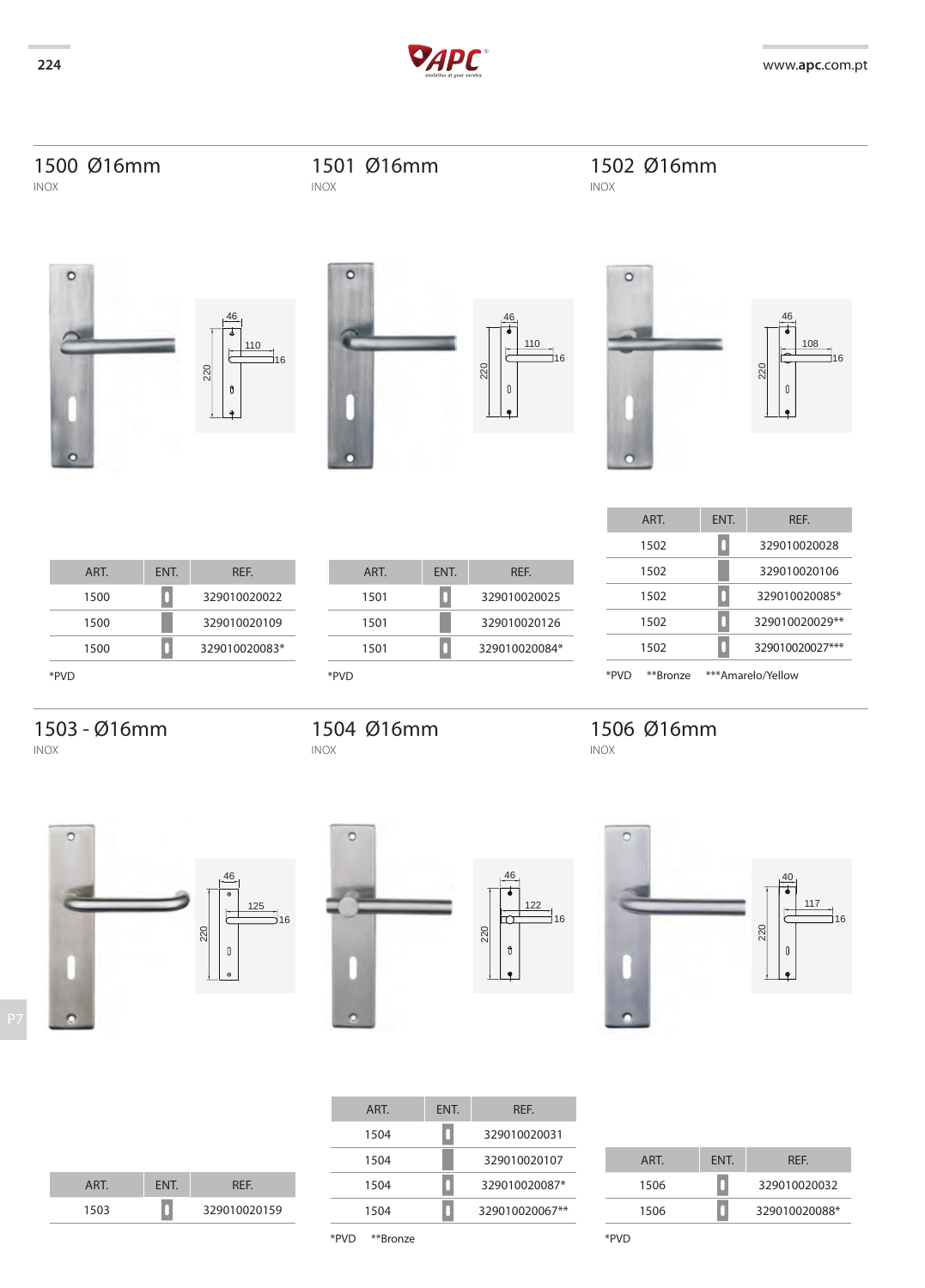**Acessórios para Puxadores / Door Handles Accessories 225 Accessoires pour les Poignées / Accesorios para manillas** Placas / Plates / Plaques / Plattes



 inox

 inox

 inox



| ART  | ENT. | REF.           |
|------|------|----------------|
| 1507 |      | 329010020033   |
| 1507 |      | 329010020069*  |
| 1507 |      | 329010020068** |

| ART  | ENT. | REF.          |
|------|------|---------------|
| 1508 |      | 329010020034  |
| 1508 |      | 329010020103  |
| 1508 |      | 329010020098* |

| ART. | <b>FNT</b> | <b>RFF</b>   |
|------|------------|--------------|
| 1509 |            | 329010020035 |

\*Bronze \*\*Amarelo/Yellow

\*Amarelo/Yellow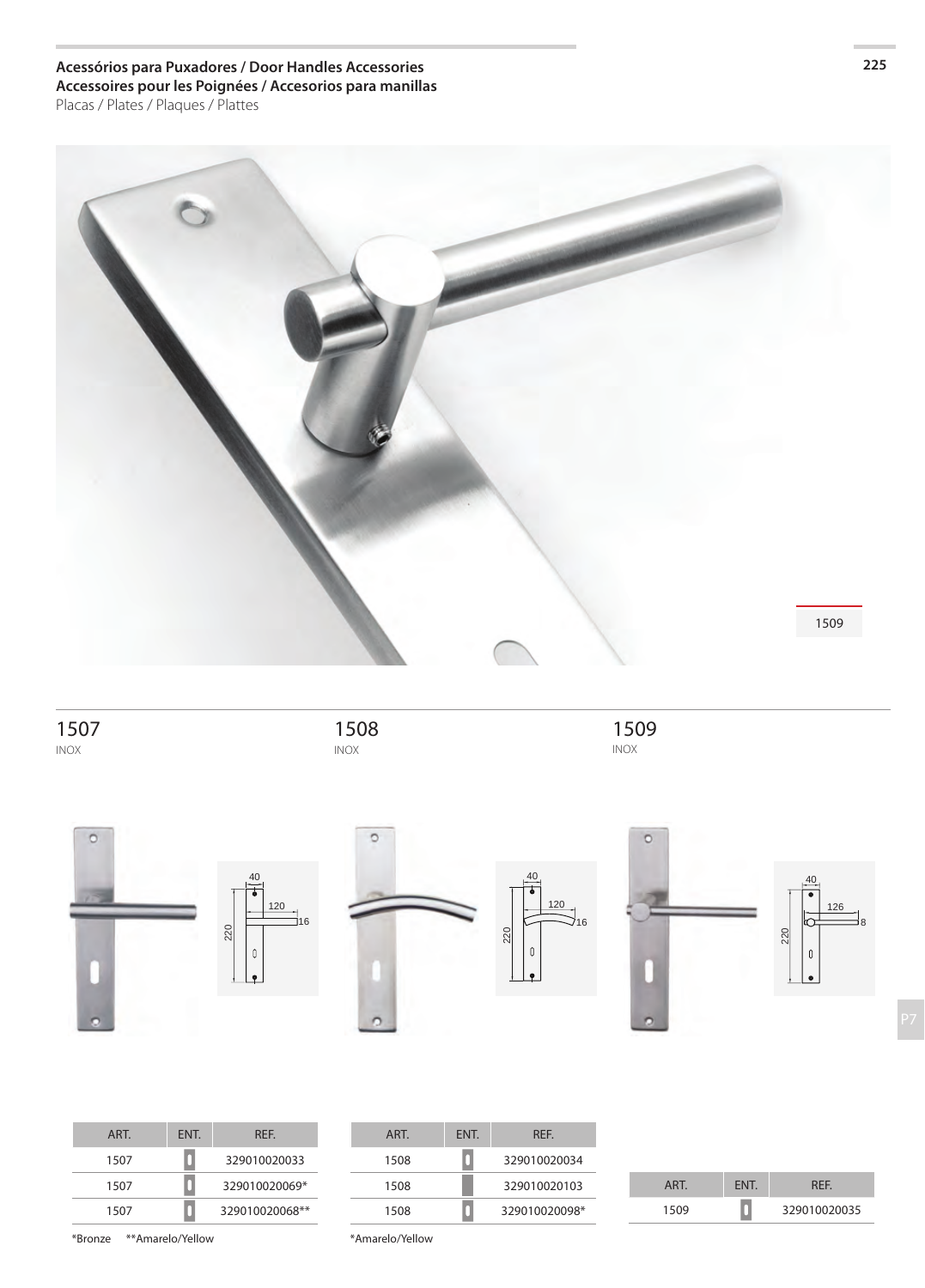



| ART. | ENT. | REF.         |
|------|------|--------------|
| 1510 |      | 329010020036 |

| ART.            | ENT. | REF.          |
|-----------------|------|---------------|
| 1511            |      | 329010020038  |
| 1511            |      | 329010020104  |
| 1511            |      | 329010020037* |
| *Amarelo/Yellow |      |               |

1514 Ø19mm

| ART  | <b>FNT</b> | <b>RFF</b>   |
|------|------------|--------------|
| 1512 |            | 329010020076 |
| 1512 |            | 329010020105 |

1515 Ø19mm

inox

# 1513 Ø19mm

inox inox







| ART. | <b>FNT</b> | <b>RFF</b>   |
|------|------------|--------------|
| 1513 |            | 329010020096 |
| 1513 |            | 329010020148 |

| ART  | ENT. | <b>RFF</b>    |
|------|------|---------------|
| 1514 |      | 329010020097  |
| 1514 |      | 329010020149  |
| 1514 |      | 329010020147* |

| ART. | ENT. | REF.         |
|------|------|--------------|
| 1515 |      | 329010020110 |
| 1515 |      | 329010020125 |

\*Polido/Polished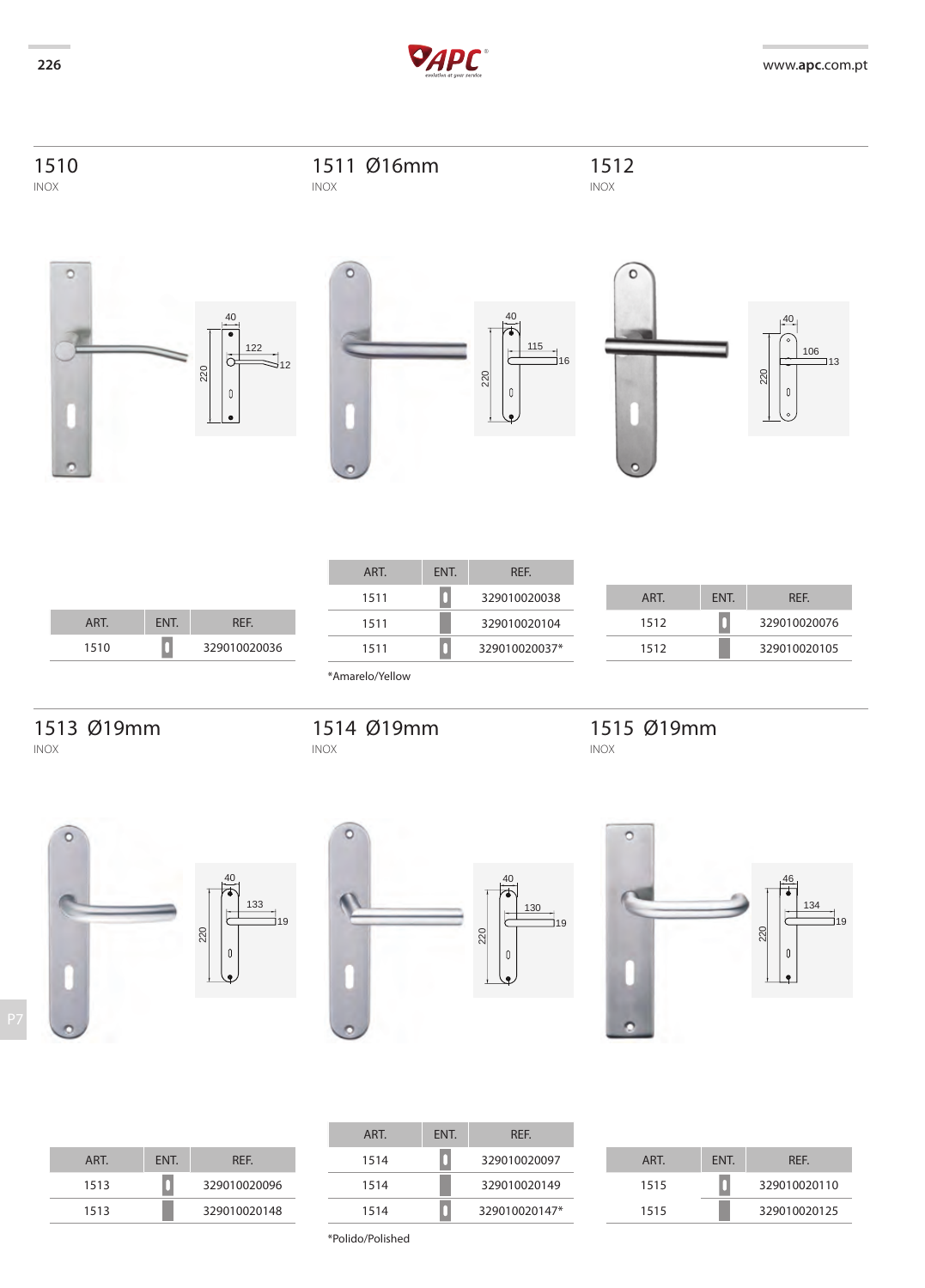**Acessórios para Puxadores / Door Handles Accessories 227 Accessoires pour les Poignées / Accesorios para manillas** Placas / Plates / Plaques / Plattes



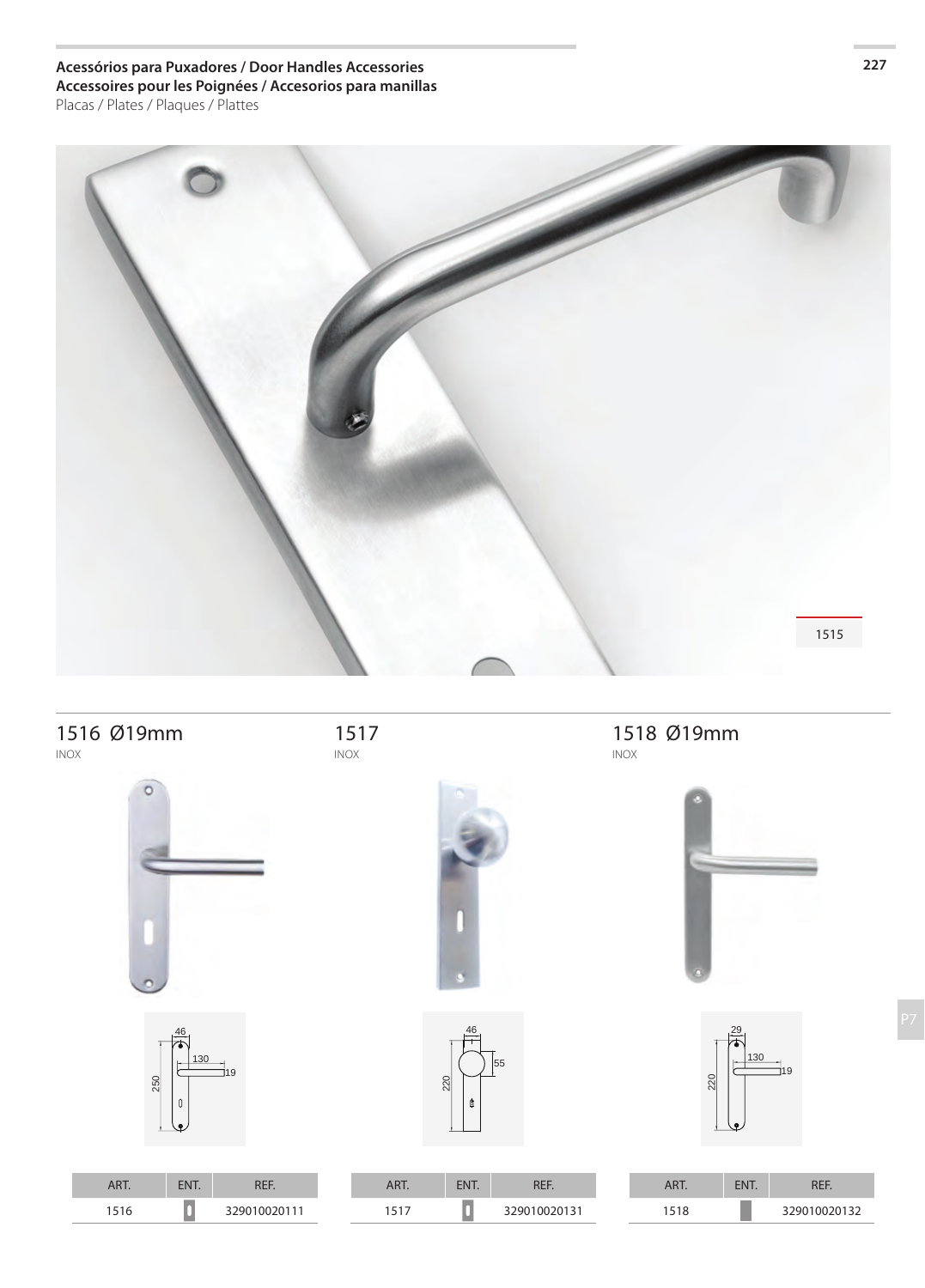



ART. ENT. REF. 1523 329010020147

 



| ART  | <b>FNT</b> | <b>RFF</b>   |
|------|------------|--------------|
| 1555 |            | 329010020079 |
| 1555 |            | 329010020108 |



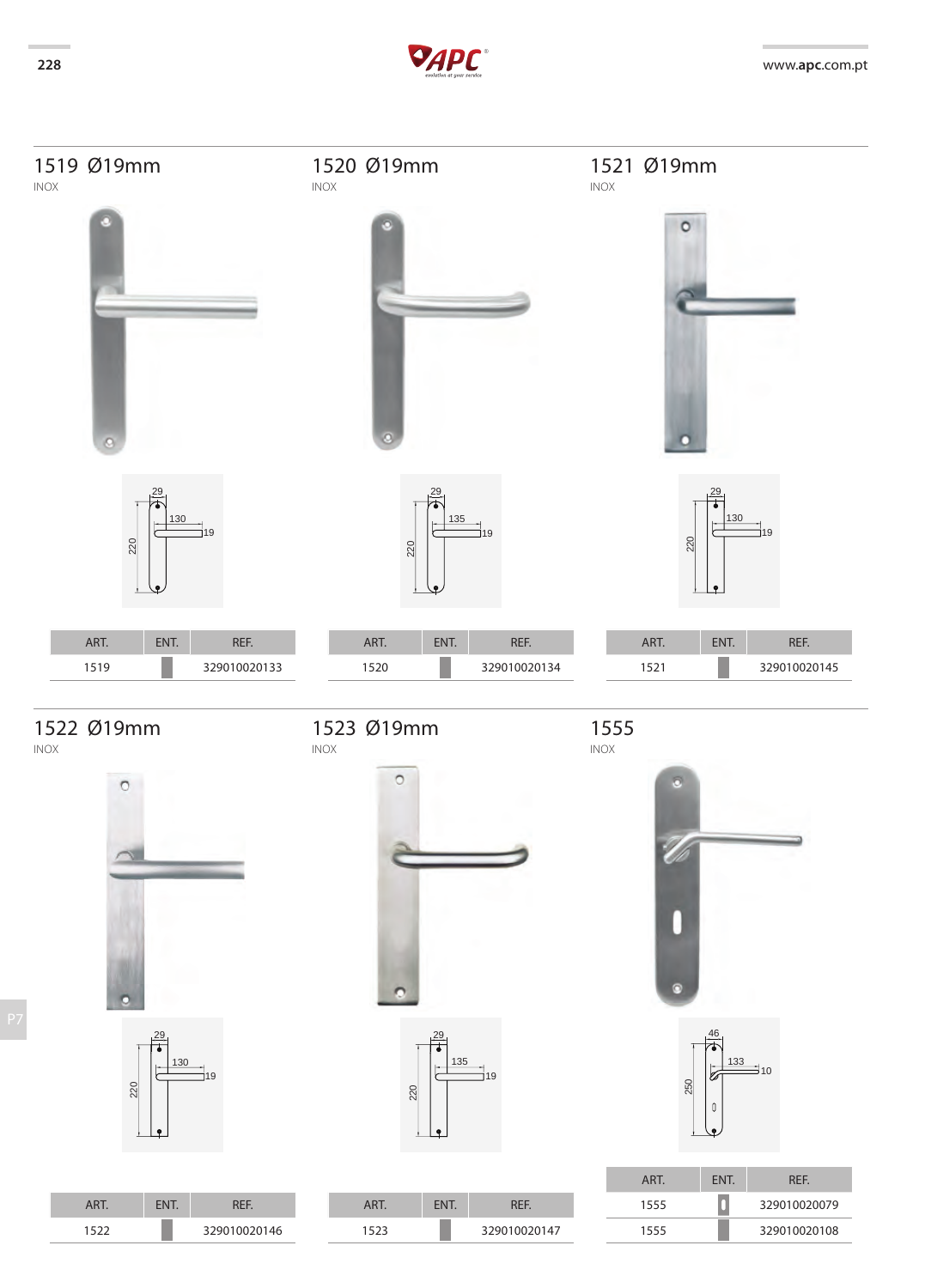## **Acessórios para Puxadores / Door Handles Accessories 229 Accessoires pour les Poignées / Accesorios para manillas**

Placas / Plates / Plaques / Plattes

## 1556 Ø19mm

inox



### inox BFI - 55º

### NOVO / NEW / Nouveau / NUEVO **2019**

Puxador com abertura a 55º oscilobatente com base em Aço Inoxidável e mola. Acabamentos em Branco e Preto. Door handle with 55º oscillating opening with stainless steel base and spring. White and Black finish. Poignée avec ouverture à 55º oscillant avec base en acier inoxydable et ressort. Finitions blanches et noires. Tirador con apertura a 55º oscilobatente con base en Acero Inoxidable y resorte. Acabados en blanco y negro.

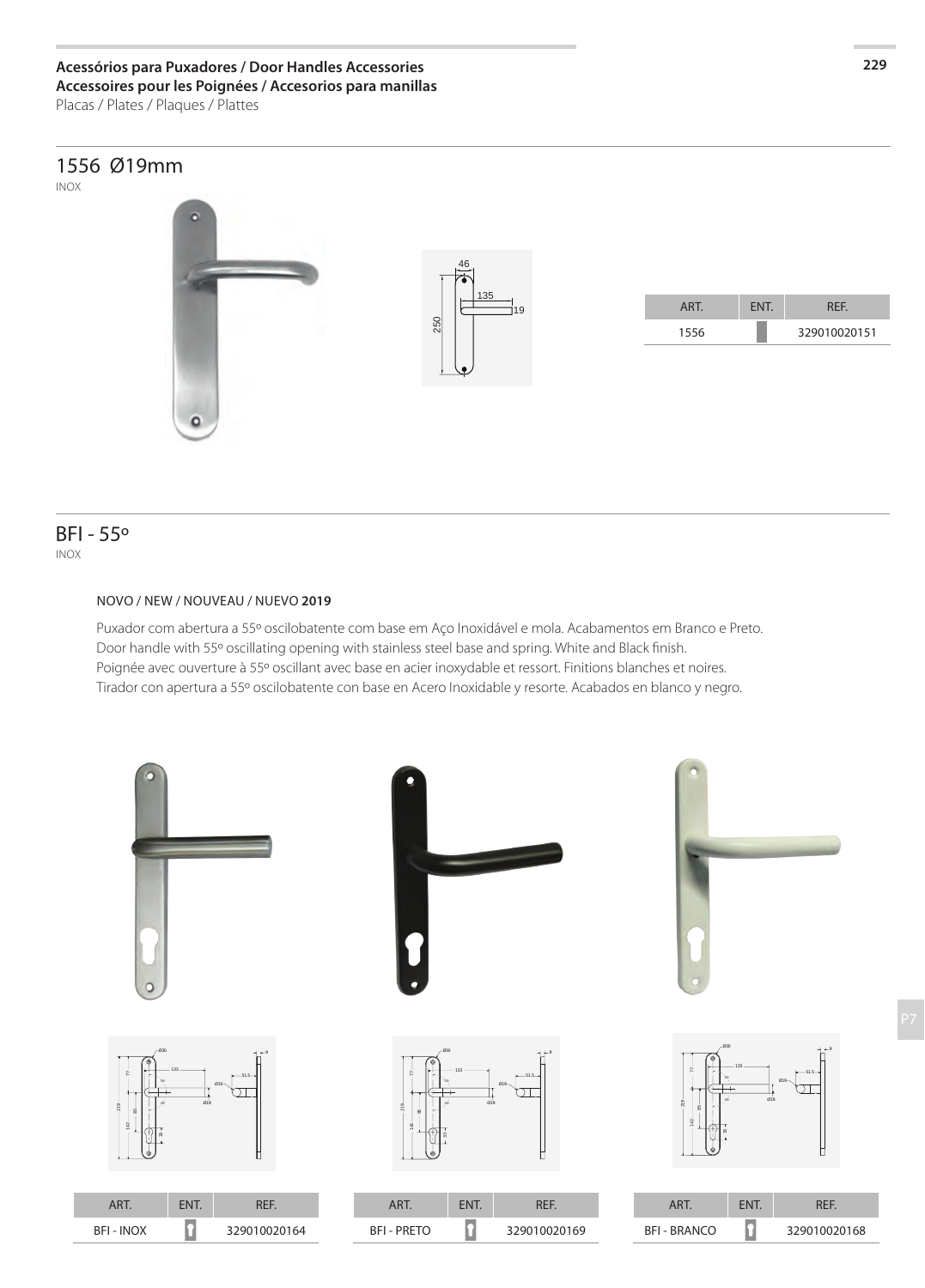





| C               |      | lo           |  |
|-----------------|------|--------------|--|
| ART.            | ENT. | REF.         |  |
| H05/005 - 1,5mm |      | 329010020136 |  |
| H05/005 - 2mm   |      | 329010020138 |  |
| H05/005 - 3mm   |      | 329010020140 |  |





H05-005 H05-005 C/E inox inox -<br>19 80 ART. ENT. REF. H05/005 - 1,5mm 329010020128 H05/005 - 2mm 329010020137 H05/005 - 3mm 329010020139

# H05-006 (S/IND.)

inox







### H05-007 (C/IND.) inox







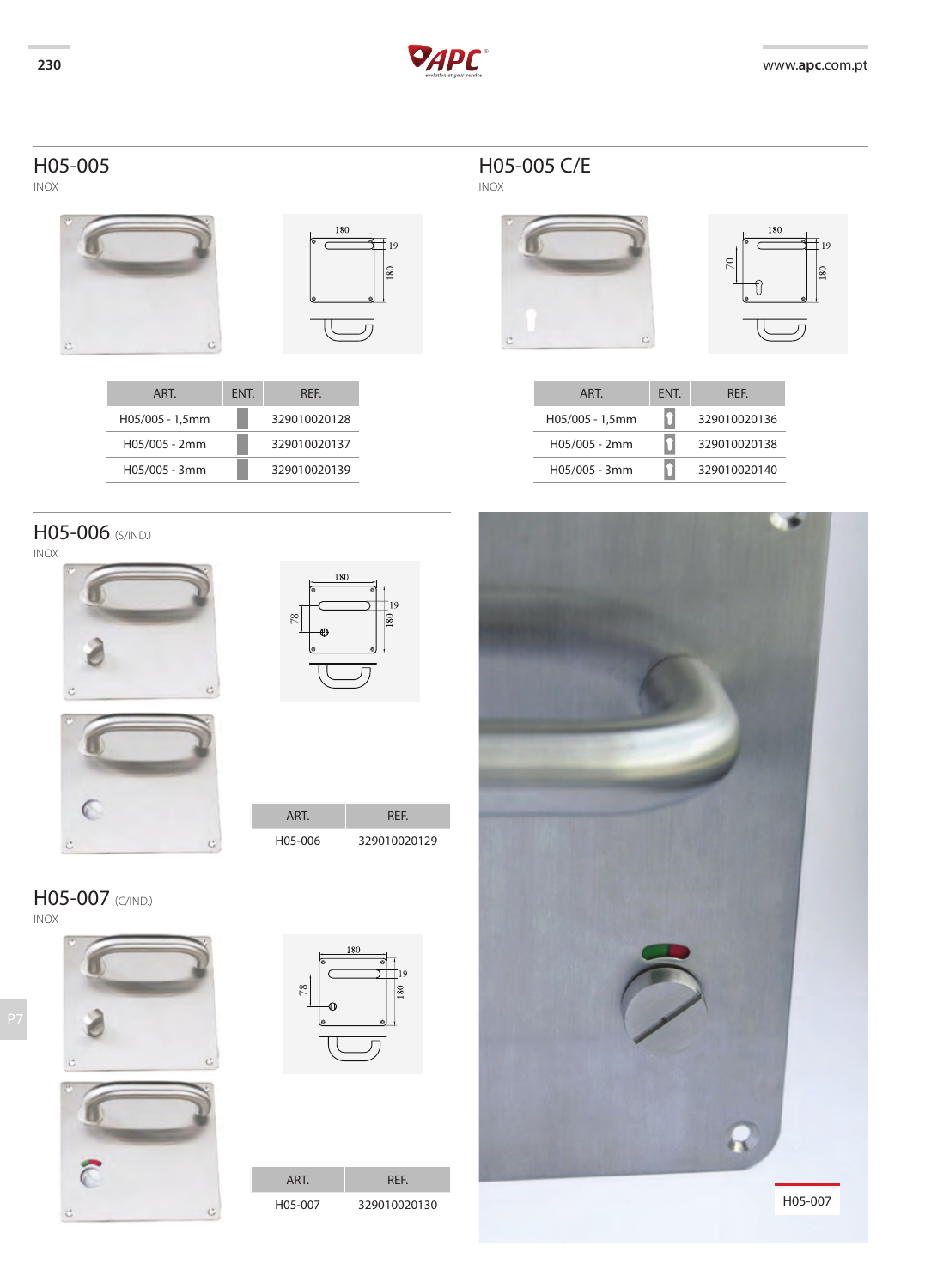# **Acessórios para Puxadores / Door Handles Accessories 231 Accessoires pour les Poignées / Accesorios para manillas**

Placas / Plates / Plaques / Plattes



H05-012

inox